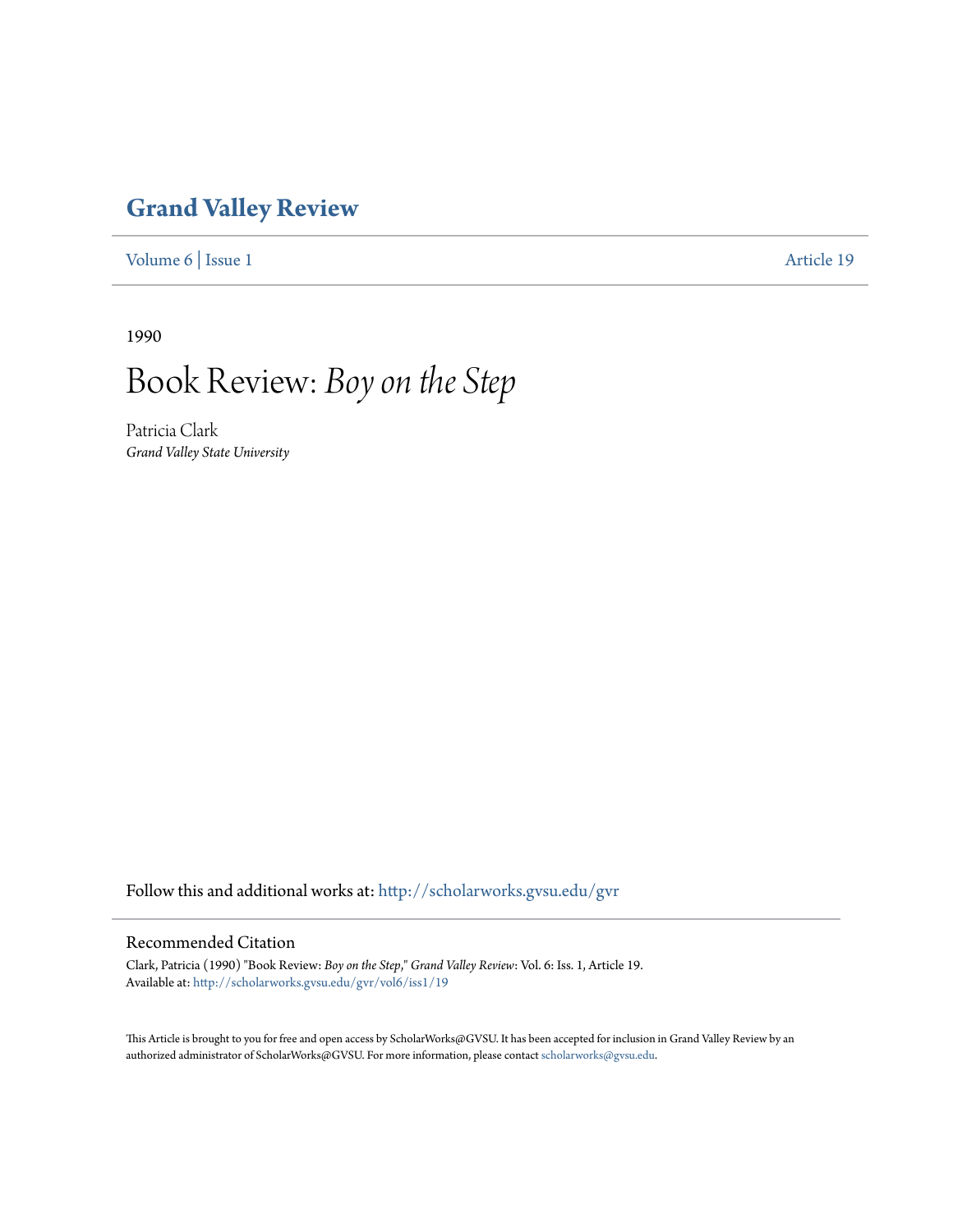Stanley Plumly, Boy *On* The *Step,* New York: The Ecco Press, 1989.

Ezra Pound, in his well-known essay "How to Read," makes the statement that "Great literature is simply language charged with meaning to the utmost possible degree." Perhaps that explains one of the difficulties in reading poetry-the reader has been trained to read for information, for content, and the poet is up to something else. The poet Richard Hugo, my teacher years ago in Montana, often said that philosophy majors were his worst creative writing students. Why? They had an idea they wanted to get across. Hugo would laugh his belly laugh and say, "If you have an *idea* you're trying to communicate, send a telegram"

A master of charged language and the tangents of metaphor, Stanley Plumly chooses an apt epigraph for his sixth book of poems, *Boy on the Step:* "Woe unto him that saith to the wood, awake." The tree, both living and dead, is a central image in this volume of poems, one in which Plumly, in a sense, dares to explore the sacred "wood" if not actually "wake" it. And the sepia photograph on the book's cover gives a further clue to the importance of the tree. A small crowd of men and boys lounges in and around a touring car, which sits in front of a logging truck loaded with timber. Streamers wave from the logs, and a banner proclaims the "P. W. Plumly Lumber Corp." In poems ostensibly "about" nature, birds, sex, and memory (to name a few subjects), Plumly explores the dark side a child sees of his parents, their marriage, and the life and work that wears them down to death, as well as the adult poe<sup>t</sup>'s view of his own mortality.

Arranged in three symmetrically balanced sections, the poems reveal Plumly as a lyric poet of both nature and the psyche. "Hedgerows," the opening poem of section one, describes a boy's walk in the country. The tone is casual, intimate: "Some trouble / or other would take me outside  $/$  up the town's soft hill, into the country .... • The walk is through names: "And everywhere the smell of sanicle  $/$  and tansy, the taste  $/$  of the judas elder, and somewhere  $/$  the weaver thrush that here they call mistle ...." Naming is therapy for the boy, in a sense, and also a way to a desired annihilation of the self. He would like to blend with nature, but ultimately finds that to be impossible. The boy must go back inside the house and face his troubles- "the turning of the year and the dead father."

Nature is more than a setting for Plumly. It becomes, as it did for the English Romantic poets, both a way of knowing and a teacher. In "Analogies of the Leaf," which follows "Hedgerows," nature leads the poet from the stars, their shaped constellations, to the leaf. The leafs analogy is the hand, and the tone here is one of loss, for all the things the hand fails to catch. In lovemaking, touching another person, one cannot completely know the other: "The story of the body  $\ell$  is endless interiority...." Though the "spirit" passes between the lovers, something mysterious remains unknowable, untouchable. It is a similar mystery to that which nature, and trees, keeps. Though it engenders a sense of loss in the poet, it remains, too, a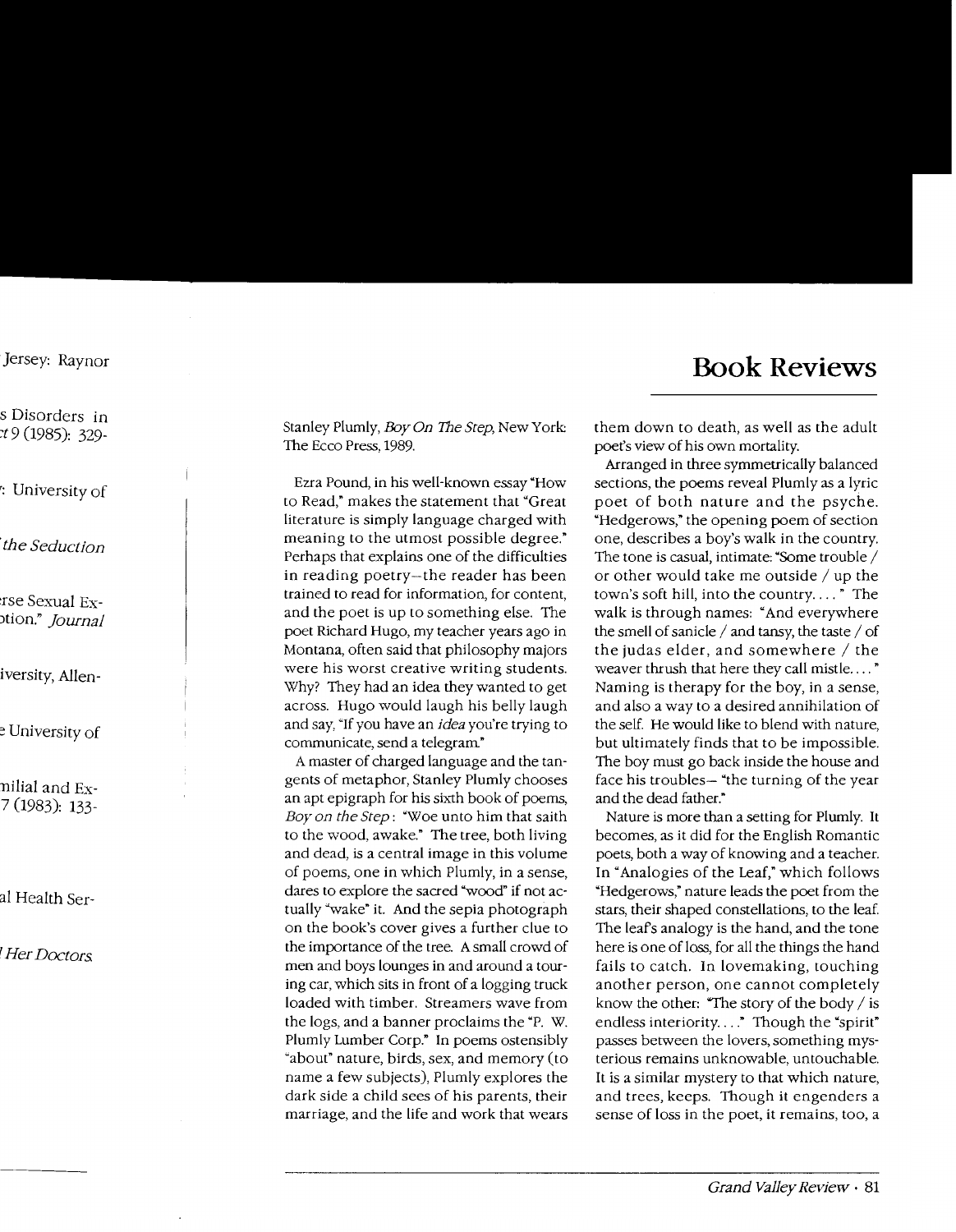source of wonder.

The section closes with "Toward Umbria" and "Birthday," both of which foreshadow the poems to come. In "Toward Umbria," a foreign landscape reminds the speaker of boyhood places with thistles everywhere. The speaker perceives nature as fixed, and humans as the ones adrift:

We are drift and flotsam, though sometimes when we stop to look out over the landscape, outcrops of limestone and a few stone sheep, the ground itself seems torn, and when we drive along the white glide of the river,

the high wheat grass like water in the wind, someone in joy running from the house, the story is already breaking down.

The poem ends with an image Plumly repeats later (in "The Foundry Garden"), of a figure coming toward him from the horizon-"someone we knew and almost loved, or loved, / for whom this moment is equally awkward...." It seems to be the haunting figure of the father.

"Birthday" catches a moment when "light stacked up like scaffolding" brings the man back to a boyhood time. Remembering the father, the speaker ends the poem on a positive note (the father lifts him "like a discovery, out of this life"), though the speaker also remembers being scolded by the father for "so much looking at the ground." The emphasis on memory, on the father again, and the mixed pleasure of loss and love, prepares us for the second section.

The first section of *Boy on the Step* is dominated by poems filled with the lush imagery of nature, and the second section continues such imagery but adds darker subtexts of trouble, both at home and in the world of work. Here Plumly is at his finest, layering image and memory in poems that explore subconscious depths. The section opens with "Cloud Building" and "Infidelity," both hinting at trouble, neither explicitly stating whether the boy's fears were justified or not: "All night there'd have been  $/$  an anger in the air, terror of voices, threats,  $/$ the argument half dreamt, then calm,  $/$  then the hard doors shutting  $/$  into sleep and cold and waking with the sun." That is the opening of" Cloud Building"; its somber close makes a distinction between the"sentimental old," telling stories, and " children, who in solitude have silence."

"The Foundry Garden" and "Men Working on Wings" are two of the section's finest poems. In the former poem Plumly does a masterful job of describing the Dante-esque hell of factory work in rural Ohio, where he grew up. It is his father's workplace, the place that destroyed his health and killed him, finally, and the speaker's growing understanding of what his father endured results in a powerful poem. The poem's title captures the paradoxical heart of the poet's work- making a "garden" out of what was an industrial wasteland: "then the light across the long factory of the field, the split and rusted castings, / across the low slant tin-roofs of the buildings, across fallow and tar and burnt potato ground  $\dots$ ." The speaker is nearly overcome, at one point, in a rush of empathy: "The times I can taste the iron in the air, the gray wash like  $/$  exhaust, smell the burn-off,  $/$  my eyes begin to tear, and I'm leaning against a wall, short of breath,  $/$  my heart as large as my father's, alone in such poverty my body scars the light."

Despite the emotional intensity here, Plumly always refuses sentimentality. In "Above Barnesville," he writes: "Deep autumnal nights I imagine my parents lying side  $\ell$